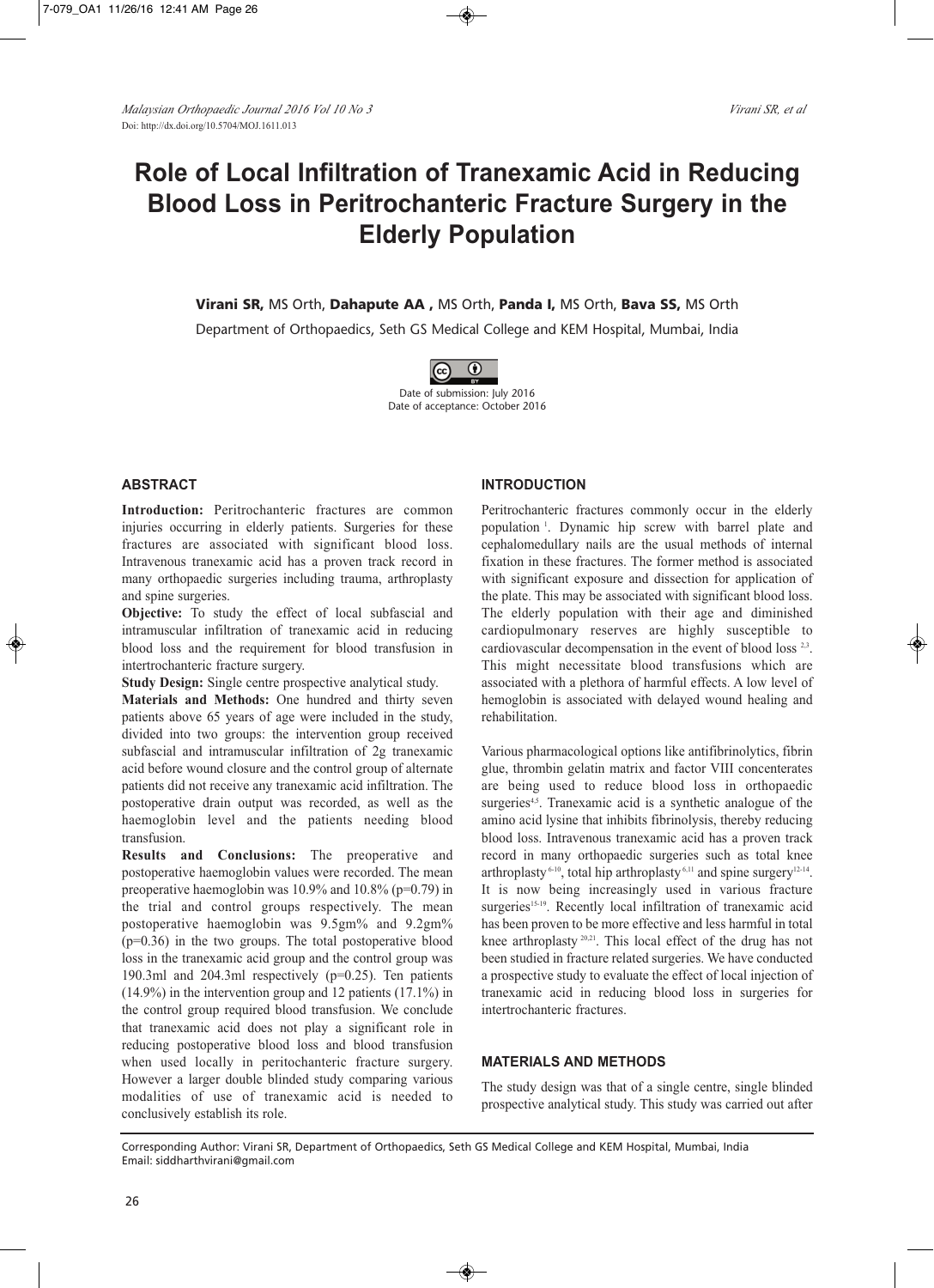| <b>Variable</b>           | Intervention group (n=67) | Control group (n=70) |  |  |
|---------------------------|---------------------------|----------------------|--|--|
| Age (years)               | 67                        | 69.1                 |  |  |
| Gender (females)          | 42/67 (62%)               | 43/70 (61%)          |  |  |
| Side (left/right)         | 45/22                     | 41/29                |  |  |
| Surgical duration         | 51.2 minutes              | 49.4 minutes         |  |  |
| Preoperative haemoglobin  | $10.9 (\pm 2.2)$          | $10.8 (\pm 2.1)$     |  |  |
| Postoperative haemoglobin | 9.5 $(\pm 1.8)$           | $9.2 (\pm 2.0)$      |  |  |

**Table I:** Patient Demographics

| Table II: Preoperative and postoperative haemoglobin in both groups |  |  |  |
|---------------------------------------------------------------------|--|--|--|
|---------------------------------------------------------------------|--|--|--|

| Haemoglobin   | <b>Group</b> | N  | <b>Mean</b> | <b>SD</b> | p-value |  |
|---------------|--------------|----|-------------|-----------|---------|--|
| Preoperative  | Intervention | 67 | 10.9        | 2.2       | 0.79    |  |
|               | Control      | 70 | 10.8        | 2.1       |         |  |
| Postoperative | Intervention | 67 | 9.5         | 1.8       | 0.36    |  |
|               | Control      | 70 | 9.2         | 2.0       |         |  |

**Table III:** Mean drain output on each of the postoperative days

|       | <b>Group</b>    | N  | <b>Mean</b> | <b>SD</b> | p-value |  |
|-------|-----------------|----|-------------|-----------|---------|--|
| Day 1 | Tranexamic acid | 67 | 105.2       | 41.4      | 0.17    |  |
|       | Control         | 70 | 114.5       | 38.8      |         |  |
| Day 2 | Tranexamic acid | 67 | 63.5        | 21.9      | 0.055   |  |
|       | Control         | 70 | 70.3        | 19.3      |         |  |
| Day 3 | Tranexamic acid | 67 | 21.6        | 7.6       | 0.07    |  |
|       | Control         | 70 | 19.4        | 6.8       |         |  |
| Total | Tranexamic acid | 67 | 190.3       | 70.4      | 0.25    |  |
|       | Control         | 70 | 204.3       | 72.7      |         |  |

approval by the Institutional Ethics Committee. Patients above the age of 65 years undergoing fixation of intertrochanteric fracture with dynamic hip screw and barrel plate from September 2014 to November 2015 were considered eligible for the study.

One hundred and ninety six patients above 65 years of age were included in the study after their due consent. Patients with low preoperative platelet counts, bleeding disorders and coagulopathies were excluded, as well as patients with severe hepatorenal dysfunction and cardiopulmonary disease, and those on aspirin or NSAIDS in the week preceding surgery. After exclusion, one hundred and forty one patients were found eligible. Only those surgeries which were done within one week of trauma were included. Spinal or spinal epidural anaesthesia was used and all surgeries were performed via the standard lateral vastus splitting approach, by a total of eight orthopaedic surgeons with significant expertise in hip surgery.

The intervention group of patients received intramuscular (vastus lateralis) and subfascial infiltration of 2g tranexamic acid in the proximal lateral thigh before closure. The intramuscular infiltration was mainly concentrated where the vastus lateralis is divided to gain entry on to the lateral surface of proximal femur. No infiltration was given around the fracture site or in the hip joint. The control group

received no such intervention. The postoperative drain output was recorded, as well as the haemoglobin at the end of the third day and the patients needing blood transfusion. All patients were mobilized by touch weight bearing with walker as per our departmental protocol from the second postoperative day.

Four more patients were excluded before analysis as the drain did not work in two patients and was pulled out accidentally during transfer in one patient. One patient was moved to respiratory intensive care for pneumonia and hence the drain output could not be recorded by our protocol. The final number of patients available for analysis were one hundred and thirty seven with 70 in the control group and 67 in the trial or intervention group.

Although we looked for clinical evidence of pulmonary embolism or deep vein thrombosis, we did not perform any haematological or radiological investigation to assess thrombosis unless indicated clinically. Only one patient developed clinically evident deep vein thrombosis on the 5th postoperative day, confirmed by a venous Doppler. This patient, however was a part of the control group.

All data were tabulated and analysed for differences in the above mentioned end point parameters. All the collected data were entered in Microsoft Excel sheet, and then transferred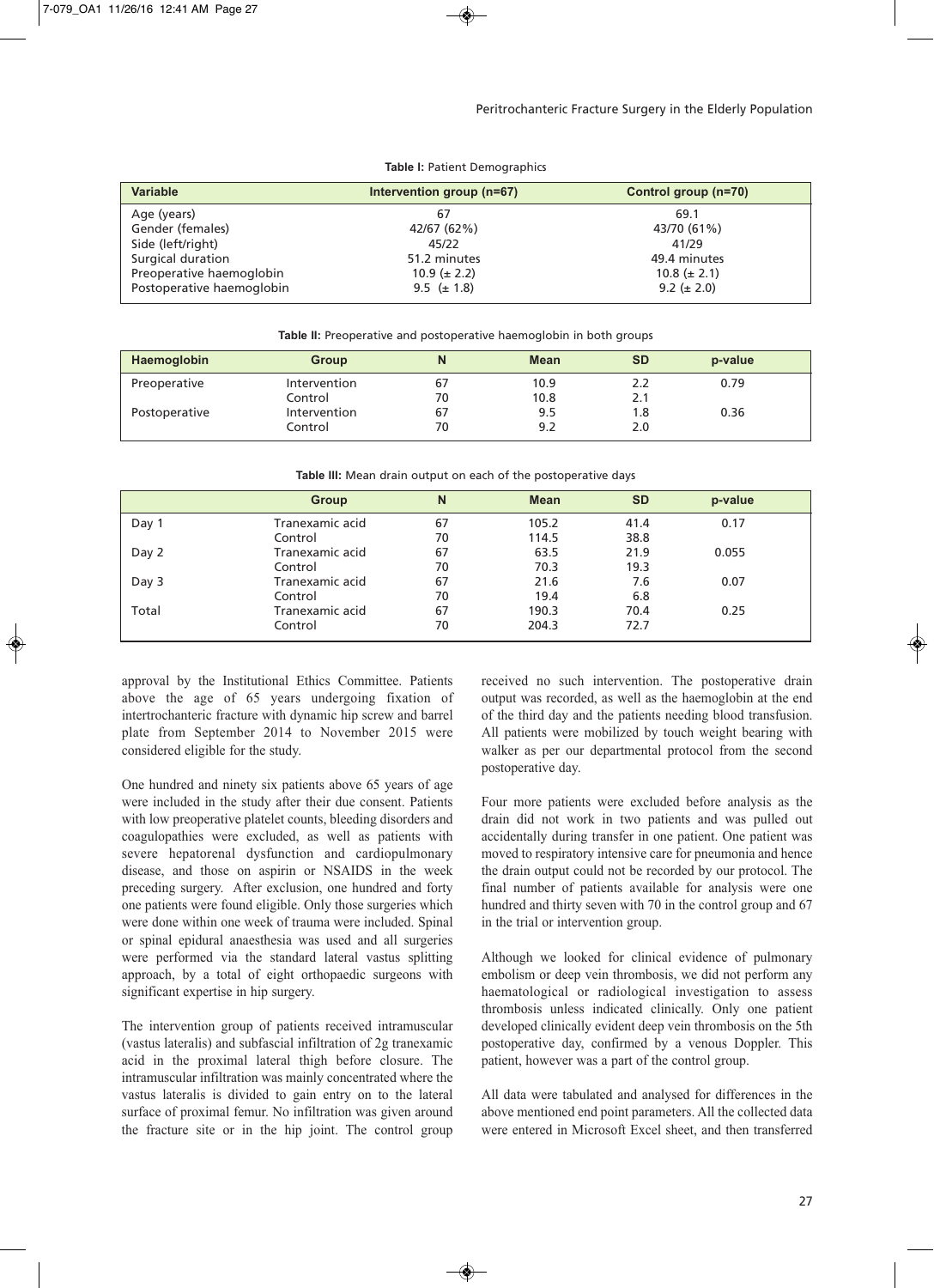

**Fig. 1:** Drop in haemoglobin in both trial and control groups postoperatively.

to SPSS version 17.0 software for statistical analysis. Quantitative data was presented as mean and standard deviation and compared using student's t test. A p-value of less than 0.05 was considered significant.

### **RESULT**

The mean age of the patients in the intervention group was 67 years and 69.1 years in the control group ( $p > 0.05$ ). Sixtytwo percent of the patients in the trial group were females as opposed to 61% in the intervention group. The mean duration of the surgery was 51.2 minutes in the group receiving tranexamic acid as opposed to 49.4 minutes in the control group. (Table I)

The preoperative and postoperative haemoglobin values were recorded. The mean preoperative haemoglobin 10.9 gm% in the group receiving tranexamic acid as compared to 10.8 gm% in the group that did not receive any intervention( $p=0.79$ ). The mean postoperative haemoglobin in the two groups was 9.5 gm% and 9.2 gm% respectively (p=0.36) (Fig. 1). This difference was not statistically significant (Table II).

The drain was removed on the third postoperative day once the output was below 30 ml as per our institutional protocol. Serial drain outputs were noted to serve as an estimate of total postoperative blood loss. The mean drain outputs in the intervention group on first three days were 105.2 ml, 63.5 ml and 19.4 ml respectively. In the control group the drain output was 114.5 ml, 70.3 ml and 19.4 ml respectively. (Table III) (Fig. 2) None of these differences were statistically significant (p>0.05).

The mean total postoperative blood loss in the intervention group and control group was 190.3 ml and 204.3 ml respectively. Although the values were slightly less in the



**Fig. 2:** Postoperative blood loss (drain output) in control and trial groups on each of the postoperative days.

intervention group the p-value was 0.25 and not statistically significant.

As per protocol all patients having postoperative haemoglobin less than 9 gm% received one unit of packed cells transfusion. A total of 10 patients (14.9%) in the intervention group and 12 patients (17.1%) in the control group required blood transfusion (Table III). This difference too was not statistically significant.

### **DISCUSSIONS**

Tranexamic acid is a competitive inhibitor of plasminogen activation, and at much higher concentrations, a noncompetitive inhibitor of plasmin. As a result of inhibition of the fibrinolysis it prevents the clots from being broken down thereby significantly reducing surgical haemorrhage. Fibrinolysis occurs at increased rate after surgical trauma especially in a major surgery like total knee arthroplasty. Fibrinolysis peaks at six hours after surgery and maintains at a high rate for up to 18 hours after surgery. Thus tranexamic acid used in this period can significantly reduce the blood loss<sup>22</sup>. Tranexamic acid has potential risk of thrombosis in pre-disposed individuals. Other rare side effects include orthostatic symptoms, visual disturbances, headache, myoclonus and rash.

In this study, we assessed the effect of local infiltration of tranexamic acid on various parameters related to blood loss like drain output, haemoglobin drop, postoperative blood loss and requirement for blood transfusion during surgeries for fixation of peritrochanteric fractures. We found that all parameters are lower with the use of tranexamic acid as opposed to controls; however this difference was not statistically significant.

Tranexamic acid has been extensively used in joint replacement surgeries including total knee and total hip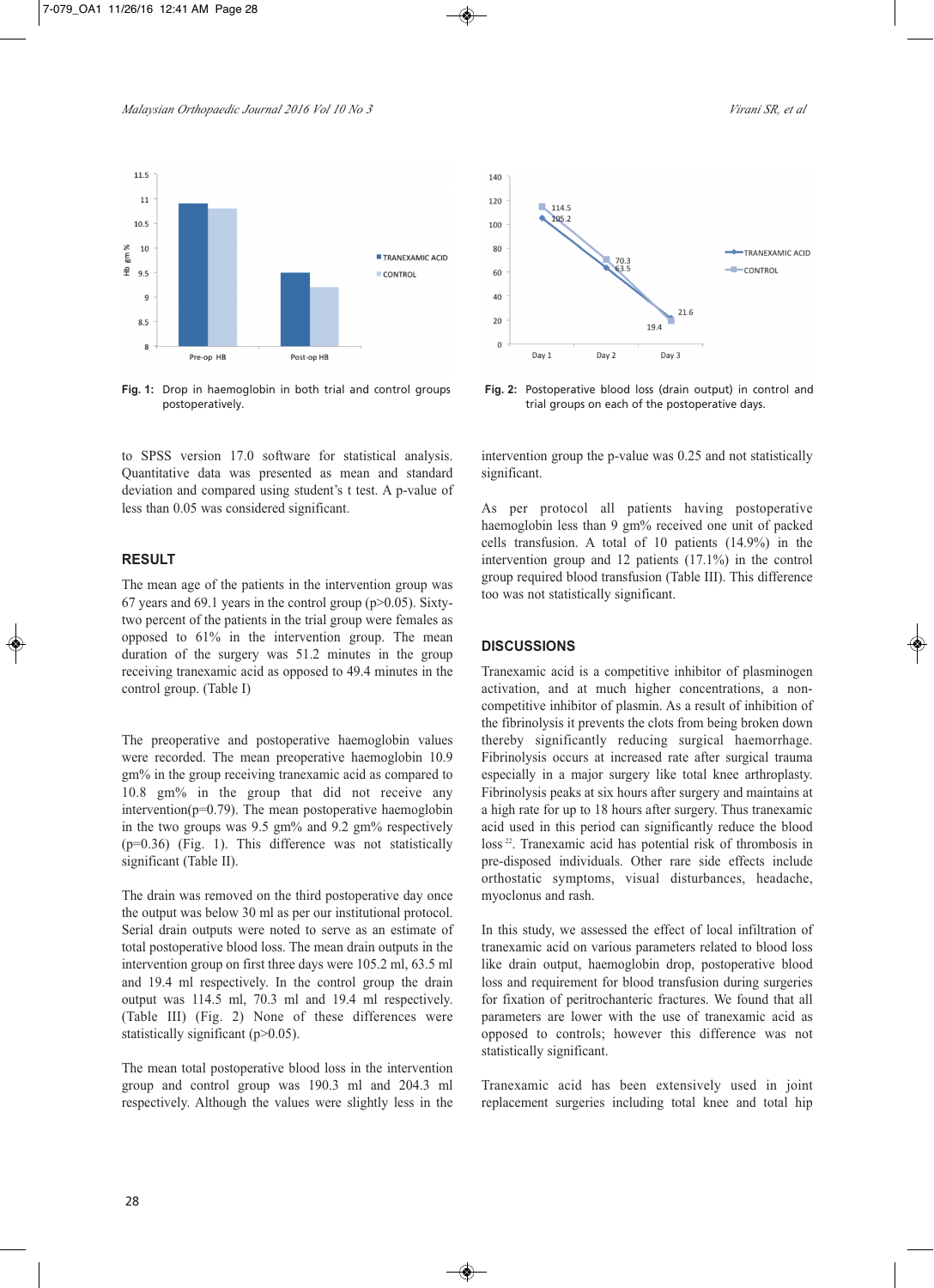arthroplasty 6,11 . Clinical effect of intravenous tranexamic acid in reducing blood loss, haemoglobin drop and need for blood transfusion in total knee arthroplasty has been determined in various studies 6-10 . Efficacy of tranexamic acid in spine surgery also has been proven in many studies. The local administration of tranexamic acid has proven to be extremely effective in knee arthroplasty for reducing blood loss. As a matter of fact local administration is considered to be more effective than intravenous infusion as it is associated with increased efficacy and lesser side effects<sup>20,21</sup>.

Intertrochanteric fractures generally occur in elderly population. Such individuals are more likely to undergo cardiovascular decompensation even with minor blood loss<sup>3</sup>. Although our study revealed consistently lower drain output, haemoglobin drop and requirement for blood transfusion the differences were not significant compared to the control group. None of the patients in the intervention group suffered from any thromboembolic episode after surgery. We suppose that systemic infusion of tranexamic acid could derive additional benefit and local infiltration alone may not be sufficient in making a significant difference.

Only one study has been carried on similar lines in the past. Drakos *et al* in 2016 conducted a randomized prospective trial in 200 intertrochanteric fractures treated with intramedullary nail <sup>23</sup> . The patients in the trial group received 3g of tranexamic acid in the subfascial plane and around the fracture site. They found 43% reduction in transfusion requirements ( $p<0.01$ ). This is in contrast to our study which did not find any significant differences between the two groups. These differences could be due to the mode of injection and the dosage of the drug. We firmly believe that

it is futile to infiltrate tranexamic acid around the fracture site as reduction is achieved by indirect means and the main source of bleeding is in the subfascial and muscular planes. Also, we used dynamic hip screw with barrel plate in all our cases as opposed to nailing done by Drakos *et al.* This surgery involves minimal soft tissue dissection and could have possibly accounted for the difference.

Although our study is prospective, it has certain limitations. Our study could not be double blinded and hence clinician bias could have been introduced. The surgeries were not performed by a single surgeon, thereby leading to differential expertise amongst different surgeons. We looked for the side effects of tranexamic acid only up to two weeks when the patient reported for suture removal. Any potential complications that could have presented later have not been accounted for. We could also not compare our results to the use of isolated intravenous or combined intravenous and local tranexamic acid. This would have helped to conclusively elucidate the role of tranexamic acid in fracture surgery around the hip. A larger randomized controlled trial might be needed to further assess the role of tranexamic acid in hip surgery.

#### **CONCLUSION**

We conclude that tranexamic acid does not play a significant role in reducing postoperative blood loss and blood transfusion when used locally in peritochanteric fracture surgery. However a larger double blinded study comparing various modalities of use of tranexamic acid is needed to conclusively establish its role.

#### **REFERENCES**

- 1. Metcalfe D, Salim A, Olufajo O, Gabbe B, Zogg C, Harris MB, *et al.* Hospital case volume and outcomes for proximal femoral fractures in the USA: an observational study. *BMJ Open.* 2016; 6(4).
- 2. Yu W, Zhang X, Wu R, Zhu X, Hu J, Xu Y, Yi J, *et al.* The visible and hidden blood loss of Asia proximal femoral nail antirotation and dynamic hip screw in the treatment of intertrochanteric fractures of elderly high- risk patients: a retrospective comparative study with a minimum 3 years of follow-up. *BMC Musculoskelet Disord.* 2016; 17: 269.
- 3. Zhang L, Su W, Zhao J. Risk factors of perioperative blood loss in elderly patients receiving proximal femur locking compression plate fixation for intertrochanteric fractures. *Nan Fang Yi Ke Da Xue Xue Bao.* 2015; 35(12): 1797-801.
- 4. Echave M, Oyagüez I, Casado MA. Use of Floseal (R), a human gelatine-thrombin matrix sealant, in surgery: a systematic review. *BMC Surg.* 2014; 14: 111.
- 5. Astermark J, Rocino A, Von Depka M, Van Den Berg HM, Gringeri A, Mantovani LG, *et al*. EHTSB: Current use of bypassing agents in Europe in the management of acute bleeds in patients with haemophilia and inhibitors. *Haemophilia.* 2007; 13: 38-45.
- 6. Oremus K, Sostaric S, Trkulja V, Haspl M. Influence of tranexamic acid on postoperative autologous blood retransfusion in primary total hip and knee arthroplasty: a randomized controlled trial. *Transfusion.* 2014; 54(1): 31-41.